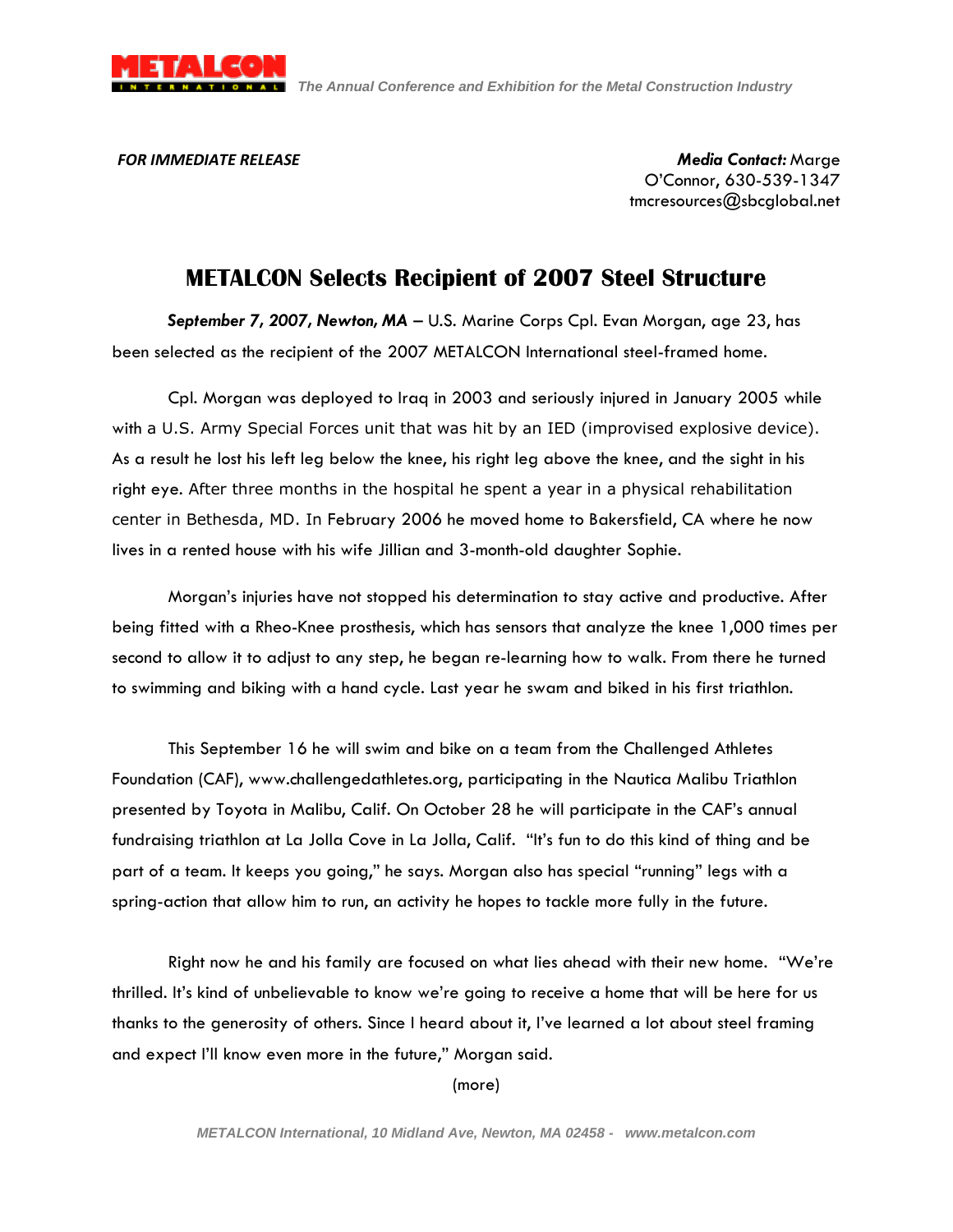

The home the Morgans will receive through METALCON is an 1800-foot structure, with 3 bedrooms and 2 baths designed for handicap accessibility. He and his family will attend the opening day dedication ceremony at METALCON.

This continues an initiative METALCON began in 1994 to donate each structure built for the show to a non-profit organization or worthy cause. It's the second consecutive year a METALCON home is being received by a seriously injured veteran.

"We're so happy to be able to continue this concept of donating the steel structure to one of our wonderful service men and women who've done so much for all of us. The generosity we experienced last year is continuing again this year with donations of all the products and workmanship involved in putting this home together. It's just an amazing, incredible process that gives back to someone who's given up so much," said Claire Kilcoyne, Show Director and Vice President of Trade Shows for Newton, MA-based PSMJ Resources, Inc., which produces the event.

To have the home finished for Cpl. Morgan after the show, METALCON will again work with Taunton, MA-based Homes for Our Troops (HFOT), www.homesforourtroops.org. This nonprofit, non-partisan 501 (c)(3) organization helps injured service men and women by raising donations of money, materials and professional labor and coordinating building a new home or adapting an existing one -- at no cost to the veterans. HFOT used METALCON's 2006 structure to build a home in Melbourne, FL for SSG Paul Russell Marek, who was severely injured by an explosive device when he was serving in Iraq in September 2005.

This year Bruce Ward, head of construction for Worthington Integrated Building Systems, Northwest Division, Seattle, WA, is leading the process of designing and building the structure inside the METALCON exhibit hall, a challenge he has handled many times for this show.

Columbus, OH-based Worthington Integrated Building Systems is donating all framing and truss materials for the structure. "We are proud to be supporting Evan and his family at METALCON by helping frame their future with a home made of steel. We have built thousands of steel-framed homes for military families on bases around the country and we are very pleased to be partnering with Homes for our Troops to provide this special home for such a deserving young veteran and his family" said Ralph Roberts, President of Worthington Integrated Building Systems.

(more)